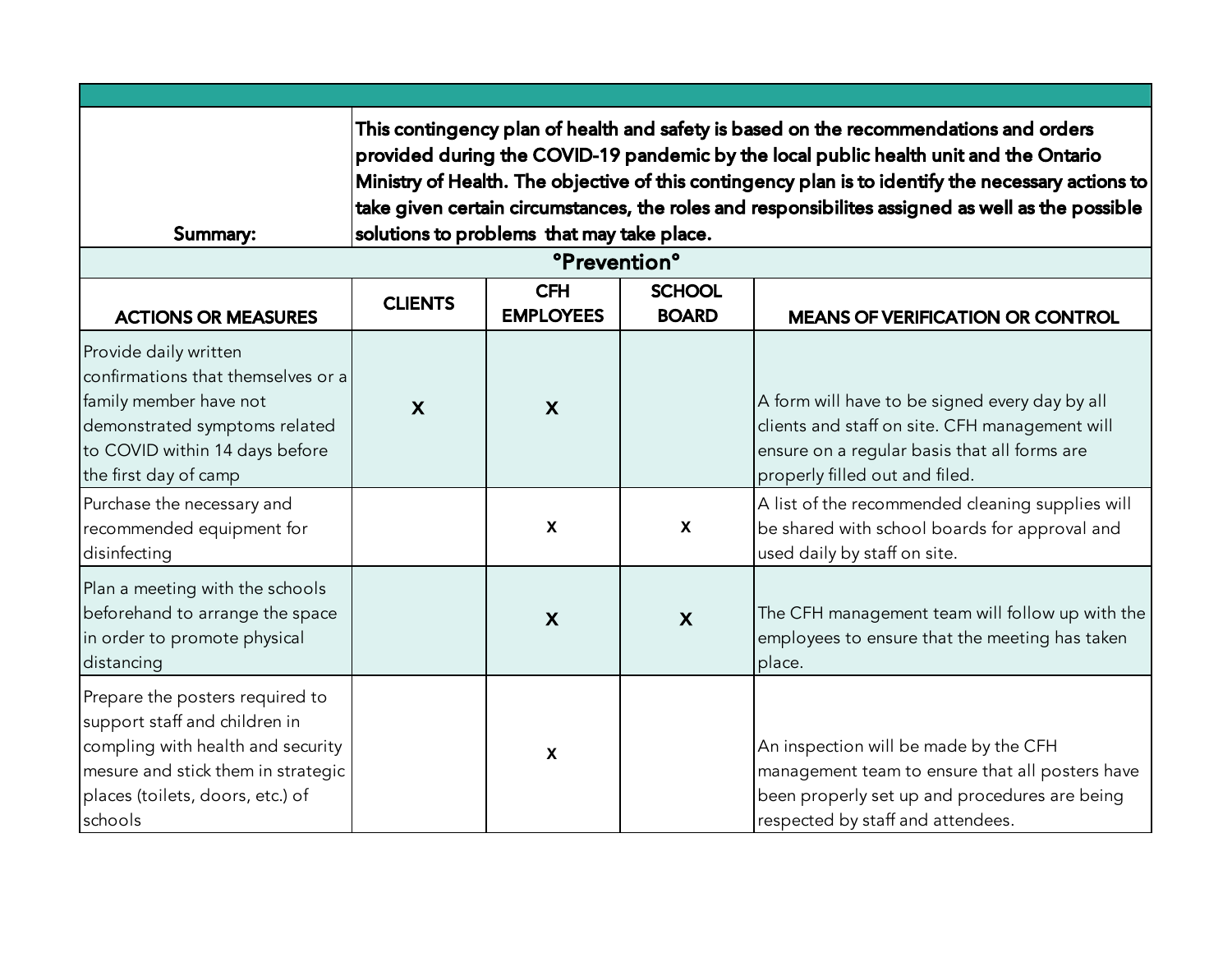| Offer training to facilitators and<br>volunteers with regards to Covid-<br>19 symptoms, mandatory<br>measures, procedures, etc.                                     |                | $\boldsymbol{\mathsf{X}}$                              |                               | The CFH management team will validate the<br>training and participate in it to ensure that all the<br>required information has been shared with the<br>team.                                                                                                                       |
|---------------------------------------------------------------------------------------------------------------------------------------------------------------------|----------------|--------------------------------------------------------|-------------------------------|------------------------------------------------------------------------------------------------------------------------------------------------------------------------------------------------------------------------------------------------------------------------------------|
| Make sure that the ventilation<br>system is working properly; if<br>necessary additional fans will be<br>purchased by the CFH                                       |                | $\boldsymbol{\mathsf{X}}$                              | $\boldsymbol{\mathsf{X}}$     | Tests will be carried out in order to verify the<br>correct functioning of the ventilation system; if not<br>and it is necessary then additional fans will be<br>purchased by the CFH                                                                                              |
| Implement a strict testing policy<br>among staff members. Encourage<br>staff to be vaccinated as soon as<br>they are eligible for the vaccine.                      |                | $\boldsymbol{\mathsf{X}}$                              |                               | All staff members will have to be tested every 14<br>days and provide a positive PCR test result to<br>keep working on site. All CFH management has<br>been vaccinated (1st dose) and, if elegible, all staff<br>employed is encouraged to get the vaccine as<br>soon as they can. |
|                                                                                                                                                                     |                | <b>ºReception of Children and Families<sup>o</sup></b> |                               |                                                                                                                                                                                                                                                                                    |
| <b>ACTIONS OR MEASURES</b>                                                                                                                                          | <b>CLIENTS</b> | <b>CFH</b><br><b>EMPLOYEES</b>                         | <b>SCHOOL</b><br><b>BOARD</b> | <b>MEANS OF VERIFICATION OR CONTROL</b>                                                                                                                                                                                                                                            |
| Every day, ensure arrival and<br>departure procedures are carried<br>out outside to prevent parents<br>from entering the premises.                                  |                | $\boldsymbol{\mathsf{X}}$                              |                               | Frequent surprise visits will be made by<br>supervisors and management to ensure this<br>procedure is followed.                                                                                                                                                                    |
| Plan activities that promote<br>physical distancing during arrival<br>and departure of children, by<br>making sure to keep the cohorts<br>separated from each other |                | X                                                      |                               | Employees will have to share the programming<br>with management for approval.                                                                                                                                                                                                      |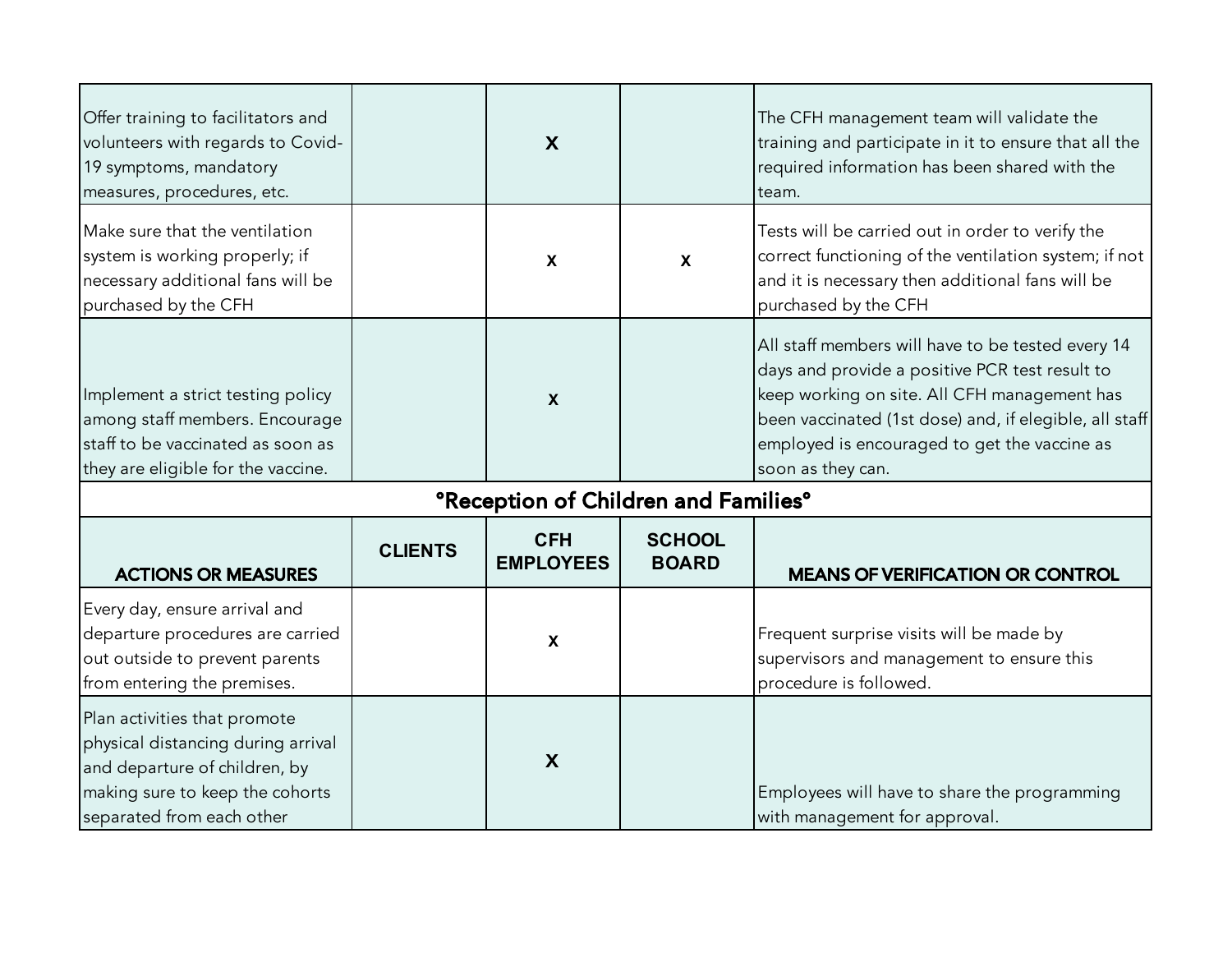| Designate a parent who will drop<br>off and pick up the child from<br>outside the school                                                                                                                                                                                                                             | $\boldsymbol{\mathsf{X}}$ |                           | Parents must complete a form identifying the<br>person who will drop off and/or pick up the child.<br>Only one other contact will be authorized.                                                                                                                                                                 |
|----------------------------------------------------------------------------------------------------------------------------------------------------------------------------------------------------------------------------------------------------------------------------------------------------------------------|---------------------------|---------------------------|------------------------------------------------------------------------------------------------------------------------------------------------------------------------------------------------------------------------------------------------------------------------------------------------------------------|
| Create a schedule for pick up and<br>drop off so that everyone does<br>not show up at the same time.                                                                                                                                                                                                                 |                           | X                         | This proposed schedule, approved by CFH<br>management, will allocate 10-min long time slots<br>per family. It will be need to be filled out by<br>parents at least 3 days prior to camp start.<br>Arrivals outside of the allocated time slot will<br>cause parents to wait for the next available free<br>slot. |
| Ensure that no unauthorized<br>persons enter the premises<br>without their temperature having<br>been taken and that they have<br>washed their hands beforehand.                                                                                                                                                     | $\boldsymbol{\mathsf{X}}$ | $\boldsymbol{\mathsf{X}}$ | A record of temperatures will be filled used for<br>each week to then be shared with supervisors or<br>management.                                                                                                                                                                                               |
| Prohibit all visits during the day<br>other than registered children,<br>camp employees or service<br>providers who should not stay<br>there for more than 10 minutes.<br>Exceptions can be granted to<br>visitors who present a negative<br>PCR test dated 3 days or less and<br>carry out their activity outdoors. |                           | X                         | Keep a log of all visitors (who, when, reason,<br>duration, premises visited, person met and<br>contact details)                                                                                                                                                                                                 |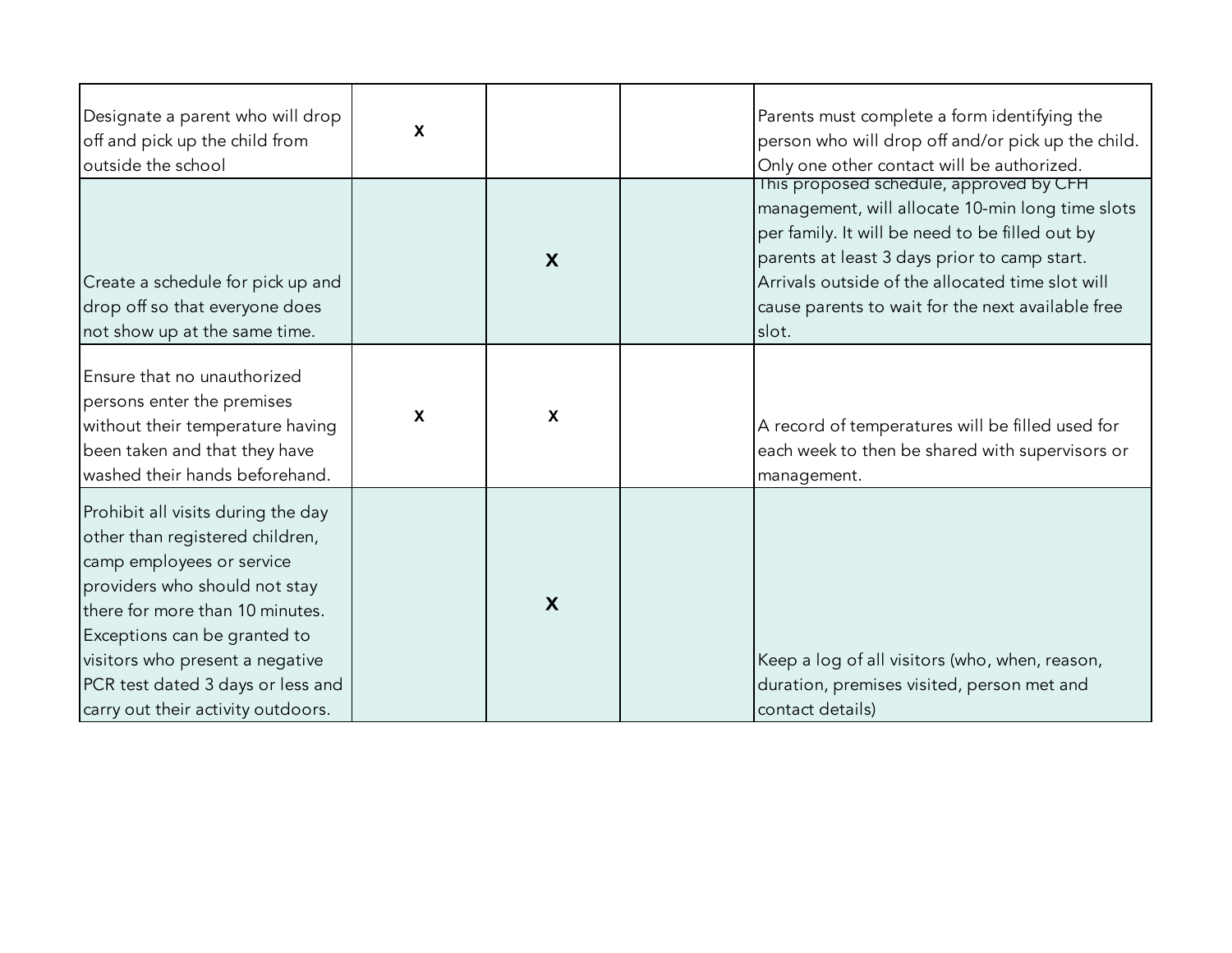| Perform a routine health check for<br>each child looking for changes in<br>behavior or appearance, as well<br>as signs that may indicate illness -                                                                |                           | $\boldsymbol{\mathsf{X}}$      |                                   | Employees will have to complete an incident or<br>symptom report and supervisors will visit the<br>premises on a regular basis. Access on the<br>premises will be refused to any person who<br>exhibits any of the symptoms described by the<br>Ministry of Health or who has been in close<br>contact with a person showing symptoms or being<br>a confirmed case of COVID-19 within the past 14 |
|-------------------------------------------------------------------------------------------------------------------------------------------------------------------------------------------------------------------|---------------------------|--------------------------------|-----------------------------------|---------------------------------------------------------------------------------------------------------------------------------------------------------------------------------------------------------------------------------------------------------------------------------------------------------------------------------------------------------------------------------------------------|
| a flushed face, lethargy, cough,                                                                                                                                                                                  |                           |                                |                                   | days. Refusal will be at the sole discretion of any<br>CFH staff member.                                                                                                                                                                                                                                                                                                                          |
| runny nose etc. If so, document it.<br>the child and all family members<br>when the child arrives and ask<br>parents to tell us about bad<br>nights and poor appetite<br>(potential indicators of the<br>disease) | $\boldsymbol{\mathsf{X}}$ | $\boldsymbol{X}$               |                                   | A basic questionnaire will be shared with<br>employees and record comments about each<br>child, made by parents during drop off or by<br>themselves throughout the day; this document will<br>be checked regularly by the supervisor.                                                                                                                                                             |
|                                                                                                                                                                                                                   |                           |                                |                                   |                                                                                                                                                                                                                                                                                                                                                                                                   |
|                                                                                                                                                                                                                   |                           |                                | <b><i>Physical Distancing</i></b> |                                                                                                                                                                                                                                                                                                                                                                                                   |
| <b>ACTIONS OR MEASURES</b>                                                                                                                                                                                        | <b>CLIENTS</b>            | <b>CFH</b><br><b>EMPLOYEES</b> | <b>SCHOOL</b><br><b>BOARD</b>     | <b>MEANS OF VERIFICATION OR CONTROL</b>                                                                                                                                                                                                                                                                                                                                                           |
| Encourage a physical distance of<br>at least one meter between<br>children, parents and employees<br>by marking the ground in specific<br>places, setting up various visual<br>cues, etc.                         |                           | $\boldsymbol{\mathsf{X}}$      | $\boldsymbol{\mathsf{X}}$         | A visit by the CFH management team will be<br>carried out within the start of camp and regularly<br>throughout the summer, to make sure it is<br>thouroughly implemented.                                                                                                                                                                                                                         |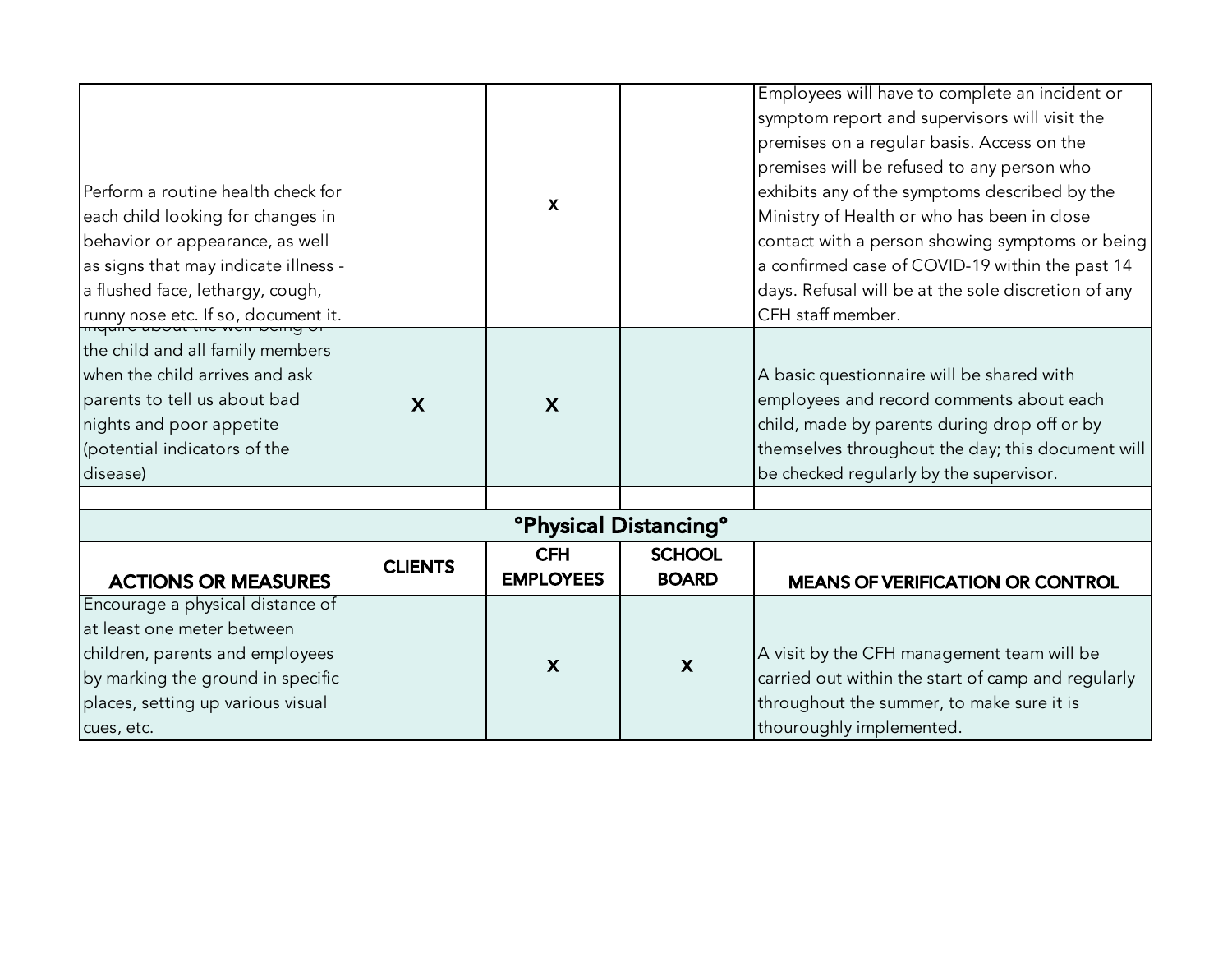| Split camp participants between<br>different areas (10 people<br>maximum including employees and<br>children per room at all times)                                                                                                                                                                                                                                                      |                | $\boldsymbol{\mathsf{X}}$      | $\boldsymbol{\mathsf{X}}$     | In developing the agreement with the school<br>boards, we ensure that the required number of<br>rooms is allocated to our camp. The management<br>team will make surprise visits to ensure that<br>children are being properly distributed in<br>separated groups wihtin the premises. |  |
|------------------------------------------------------------------------------------------------------------------------------------------------------------------------------------------------------------------------------------------------------------------------------------------------------------------------------------------------------------------------------------------|----------------|--------------------------------|-------------------------------|----------------------------------------------------------------------------------------------------------------------------------------------------------------------------------------------------------------------------------------------------------------------------------------|--|
| Distribute camp furnishings,<br>equipment, and activity stations<br>to different areas to ensure that<br>no one is touching other people's<br>materials.                                                                                                                                                                                                                                 |                | X                              |                               | Supervisors will monitor the distribution of<br>materials; they will be the only ones who can make<br>purchases or access the inventory.                                                                                                                                               |  |
| Make sure that the cohorts do not<br>mix, aren't in the same room or<br>the same space simultaneously<br>(including arrival and departure<br>times, meal times, play times,<br>etc.). In addition, it will be<br>necessary to prioritize a greater<br>number of individual activities or<br>activities that promote greater<br>space between children and can<br>be carried out outside. |                | $\boldsymbol{\mathsf{X}}$      |                               | X                                                                                                                                                                                                                                                                                      |  |
|                                                                                                                                                                                                                                                                                                                                                                                          |                |                                |                               |                                                                                                                                                                                                                                                                                        |  |
| <b>°Hand Hygiene and Respiratory Etiquette°</b>                                                                                                                                                                                                                                                                                                                                          |                |                                |                               |                                                                                                                                                                                                                                                                                        |  |
| <b>ACTIONS OR MEASURES</b>                                                                                                                                                                                                                                                                                                                                                               | <b>CLIENTS</b> | <b>CFH</b><br><b>EMPLOYEES</b> | <b>SCHOOL</b><br><b>BOARD</b> | <b>MEANS OF VERIFICATION OR CONTROL</b>                                                                                                                                                                                                                                                |  |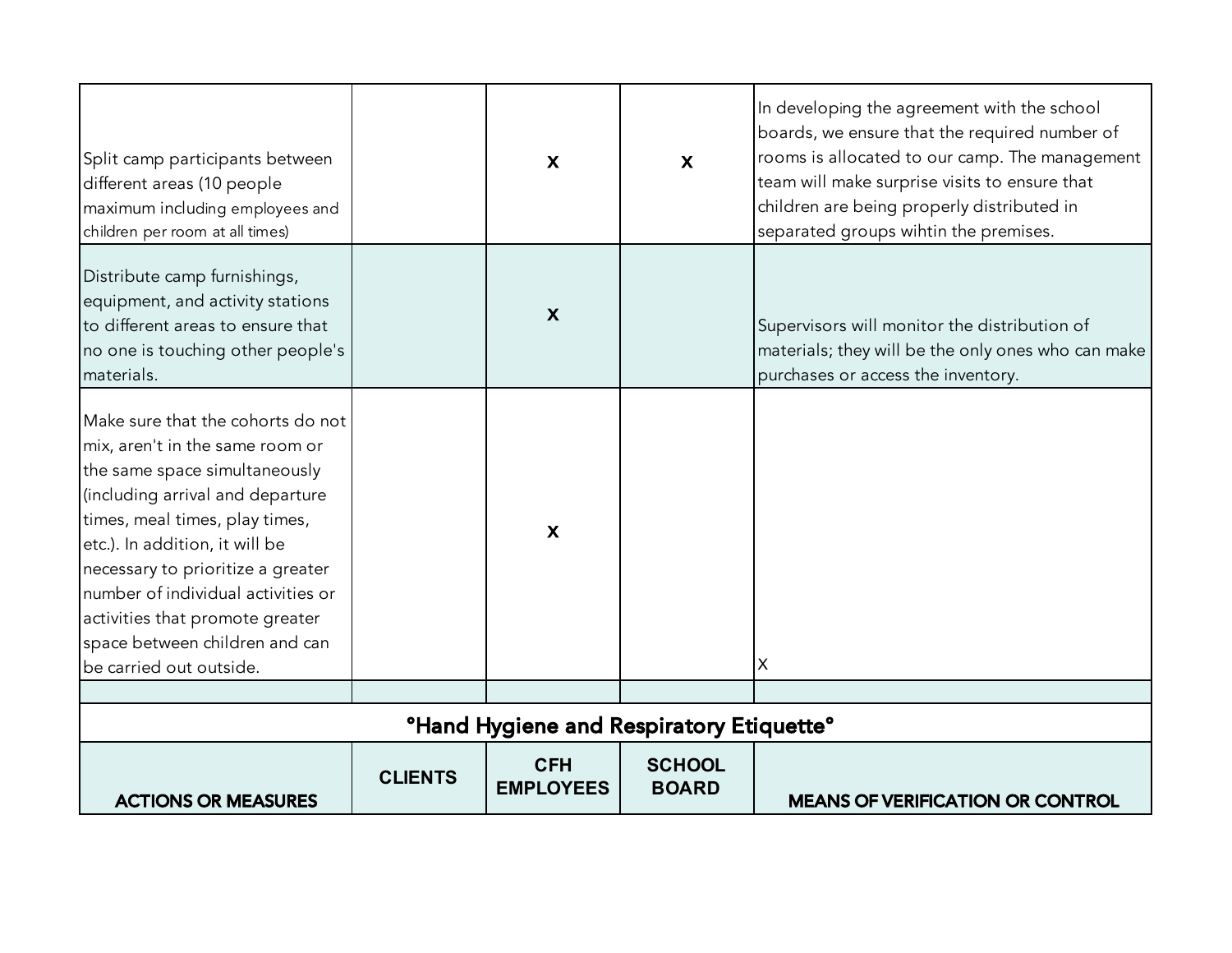| Place alcohol-based hand<br>sanitizer at all stations and camp<br>entrances.                                                                                                                                                                                                                |                           | $\boldsymbol{X}$          |              | Visits will be made by supervisors to ensure that<br>the bottles are not empty and that they are<br>properly placed                                                                                                                                                                                                                           |
|---------------------------------------------------------------------------------------------------------------------------------------------------------------------------------------------------------------------------------------------------------------------------------------------|---------------------------|---------------------------|--------------|-----------------------------------------------------------------------------------------------------------------------------------------------------------------------------------------------------------------------------------------------------------------------------------------------------------------------------------------------|
| <b>TVIANE ILEYUELIL LEITINIQEIS</b><br>throughout the day about hygiene<br>measures (cover your mouth with<br>your arm when you sneeze and<br>cough, warn the facilitator as<br>soon as you feel unwell, clean<br>your hands if you accidentally<br>touch your friend's equipment,<br>etc.) |                           | $\boldsymbol{\mathsf{X}}$ |              | This reminder will be made by the supervisors of<br>each site every 2 hours and they will have to check<br>it off daily in their checklist and share it with<br>management at the end of each week.                                                                                                                                           |
| Wash hands with soap after each<br>craft, activity and game and<br>before meals                                                                                                                                                                                                             | $\boldsymbol{\mathsf{X}}$ | $\mathbf{X}$              |              | During camp, team leaders will use a sound signal<br>to indicate that it is time to wash hands. At least<br>once a day, supervisors will come to the children<br>to ask them how many times they have washed<br>their hands since the morning. A system of<br>motivation will also be put in place to encourage<br>hand washing routines.     |
| Wear masks or face covers at all<br>times, as well as a face shield<br>when physical distancing cannot<br>be enforced.                                                                                                                                                                      | X                         | $\boldsymbol{\mathsf{X}}$ |              | Children aged more than 12 years old are<br>required to wear masks. Masks are to be worn<br>only on a voluntary basis for chidlren under 12. If<br>needed, masks will be distributed by the team<br>leaders and facilitators to ensure that everyone<br>has one, and they will have to keep an up-to-date<br>inventory on the total of masks. |
|                                                                                                                                                                                                                                                                                             |                           |                           |              |                                                                                                                                                                                                                                                                                                                                               |
|                                                                                                                                                                                                                                                                                             |                           |                           |              | <b>°Cleaning and Disinfection of Surfaces, Objects and Equipment°</b>                                                                                                                                                                                                                                                                         |
| <b>ACTIONS OR MEASURES</b>                                                                                                                                                                                                                                                                  | <b>CHILDREN</b>           | <b>EMPLOYEES OF</b>       | <b>STAFF</b> | <b>MEANS OF VERIFICATION OR CONTROL</b>                                                                                                                                                                                                                                                                                                       |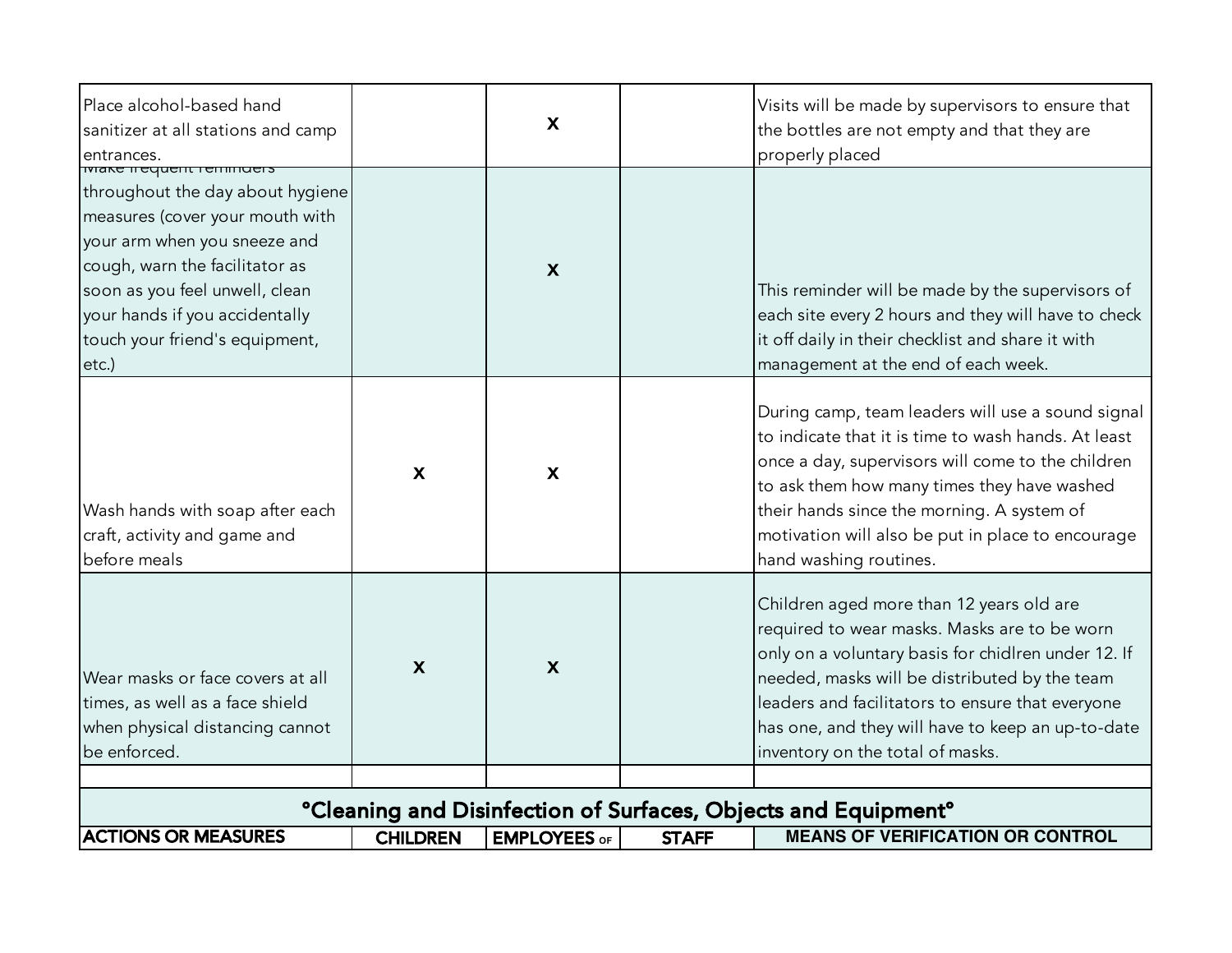| Any material used for crafts will<br>not be shared and when material<br>has been used, it will be<br>discarded or cleaned at the end<br>of the day.                                                                                                                                                                                                                                          | $\boldsymbol{X}$          |                           | Supervisors should make sure at the start of each<br>week that boxes for craft materials are clearly<br>identified and that there are enough for each<br>child. Facilitators will have to ensure that any<br>material used is thrown away at the end of the<br>activity, if it cannot be washed. |
|----------------------------------------------------------------------------------------------------------------------------------------------------------------------------------------------------------------------------------------------------------------------------------------------------------------------------------------------------------------------------------------------|---------------------------|---------------------------|--------------------------------------------------------------------------------------------------------------------------------------------------------------------------------------------------------------------------------------------------------------------------------------------------|
| <b>FREQUENTLY AFFECTED AREAS:</b><br>In addition to routine cleaning<br>carried out twice a day, surfaces<br>that are in frequent contact with<br>the hands should be cleaned and<br>disinfected twice as much and<br>when visibly soiled. For example<br>door handles, elevator buttons,<br>power switches, flush buttons,<br>counters, handrails and ramps,<br>touch screen surfaces, etc. | $\boldsymbol{\mathsf{X}}$ | $\boldsymbol{\mathsf{X}}$ |                                                                                                                                                                                                                                                                                                  |
| BATHROOMS: In addition to<br>regular cleaning, increase the<br>frequency of cleaning toilets,<br>toilet seats, hand washing sinks,<br>countertops and accessories<br>according to frequency of use,<br>and ensure that this cleaning<br>takes place at least once every 4<br>hours.                                                                                                          |                           | $\boldsymbol{\mathsf{X}}$ | Supervisors will be responsible for verifying these<br>records at the end of each day. Supervisors will<br>also need to inspect common areas at least twice<br>a day. Surprised visits will also be carried out by<br>the management team.                                                       |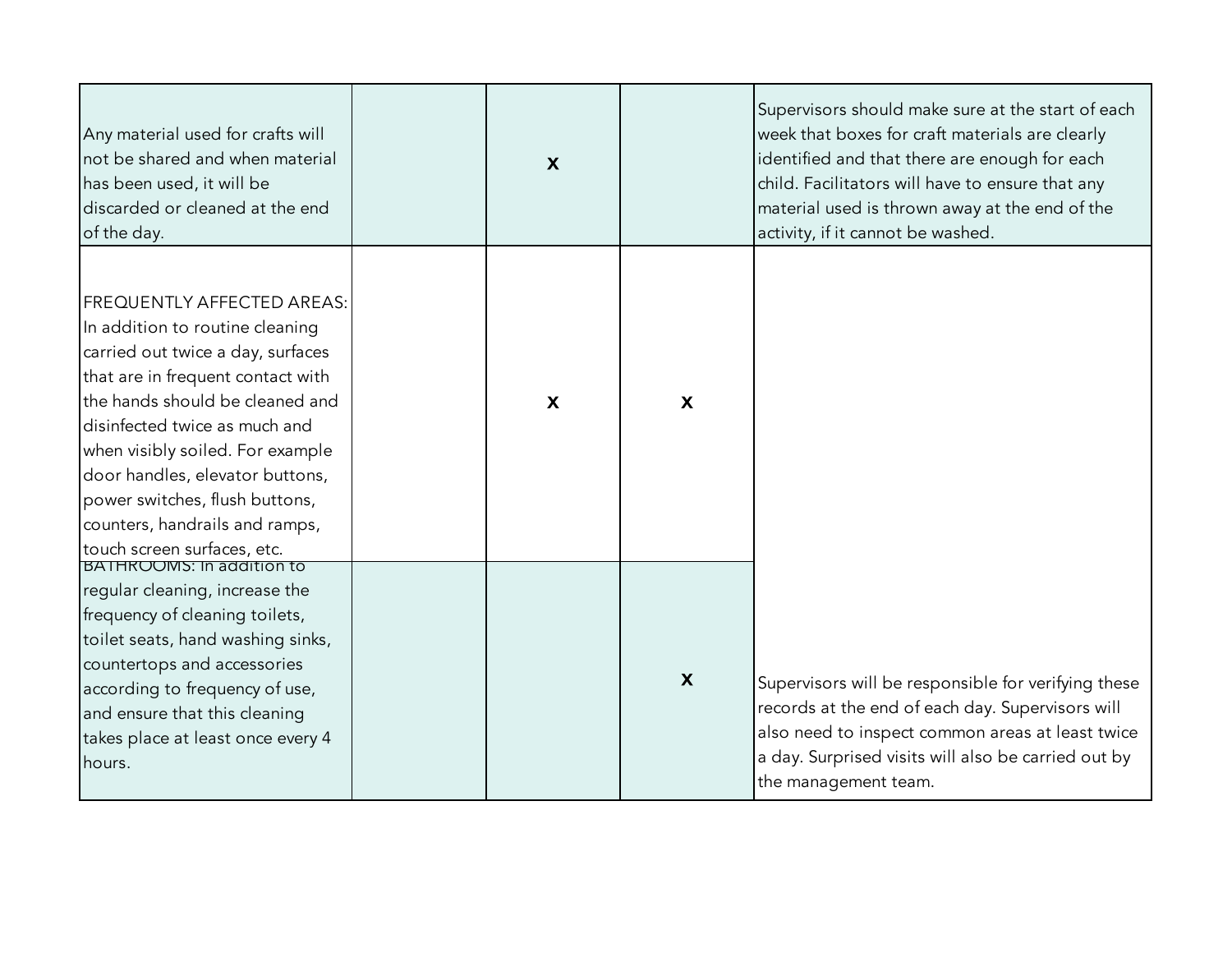| Use only safe cleaners and<br>disinfectants that do not contain<br>bleach, and have a Drug<br>Identification Number (DIN).                                                                                                                                              |                | $\mathbf{X}$                                                  |                               |                                         |
|-------------------------------------------------------------------------------------------------------------------------------------------------------------------------------------------------------------------------------------------------------------------------|----------------|---------------------------------------------------------------|-------------------------------|-----------------------------------------|
| Check the expiration dates of the<br>cleaners and disinfectants used<br>and always follow the<br>manufacturer's instructions.                                                                                                                                           |                | X                                                             |                               |                                         |
| Staff must read and follow the<br>manufacturer's instructions;<br>respect the disinfectant contact<br>period to kill germs (consult the<br>product label). WHMIS training<br>will be offered to employees.                                                              |                | $\boldsymbol{\mathsf{X}}$                                     |                               |                                         |
|                                                                                                                                                                                                                                                                         |                |                                                               |                               |                                         |
|                                                                                                                                                                                                                                                                         |                | <b>ºManagement of possible Cases and Symptoms<sup>o</sup></b> |                               |                                         |
| <b>ACTIONS OR MEASURES</b>                                                                                                                                                                                                                                              | <b>CLIENTS</b> | <b>CFH</b><br><b>EMPLOYEES</b>                                | <b>SCHOOL</b><br><b>BOARD</b> | <b>MEANS OF VERIFICATION OR CONTROL</b> |
| IF SYMPTOMS ARE IDENTIFIED :<br>Notify the school supervisor,<br>principal and janitor directly.<br>Separate the symptomatic child<br>from others in a supervised area<br>until they can return home to<br>prevent or limit the potential<br>transmission of the virus. |                | $\boldsymbol{\mathsf{X}}$                                     |                               |                                         |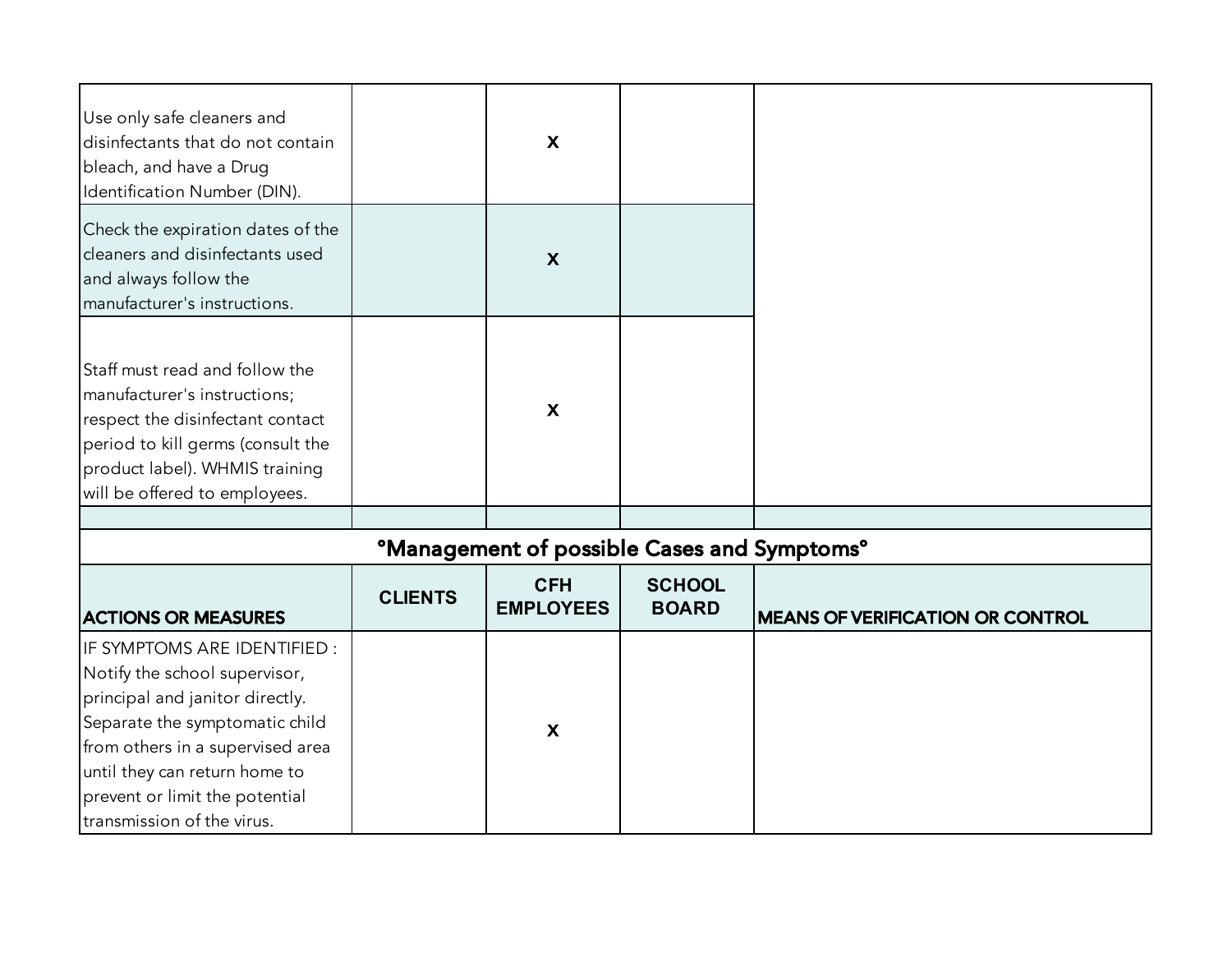| Make sure the symptomatic child<br>and the employee supervising<br>them wears the full protection<br>equipment (mask, gown, shield,<br>gloves, etc).                                                                                                                         |                           | $\boldsymbol{\mathsf{X}}$ |                                                 |
|------------------------------------------------------------------------------------------------------------------------------------------------------------------------------------------------------------------------------------------------------------------------------|---------------------------|---------------------------|-------------------------------------------------|
| Identify the children and staff<br>present when a child becomes ill,<br>and with whom they had close<br>contact within their cohort, until<br>the parents can pick them up and<br>so they can take a test and self-<br>isolate at home in waiting for<br>their test results. | $\boldsymbol{\mathsf{X}}$ | $\mathsf{X}$              |                                                 |
| Contact the area public health<br>unit to report that there is a child<br>at the camp with a suspected<br>COVID-19 infection, in order to<br>seek advice on what information<br>to share with parents.                                                                       |                           | $\boldsymbol{X}$          |                                                 |
| Limit the time allowed for families<br>to pick up their child or children<br>to 60 minutes if they have<br>symptoms.                                                                                                                                                         |                           | $\boldsymbol{\mathsf{X}}$ | A group conversation comprising of supervisors, |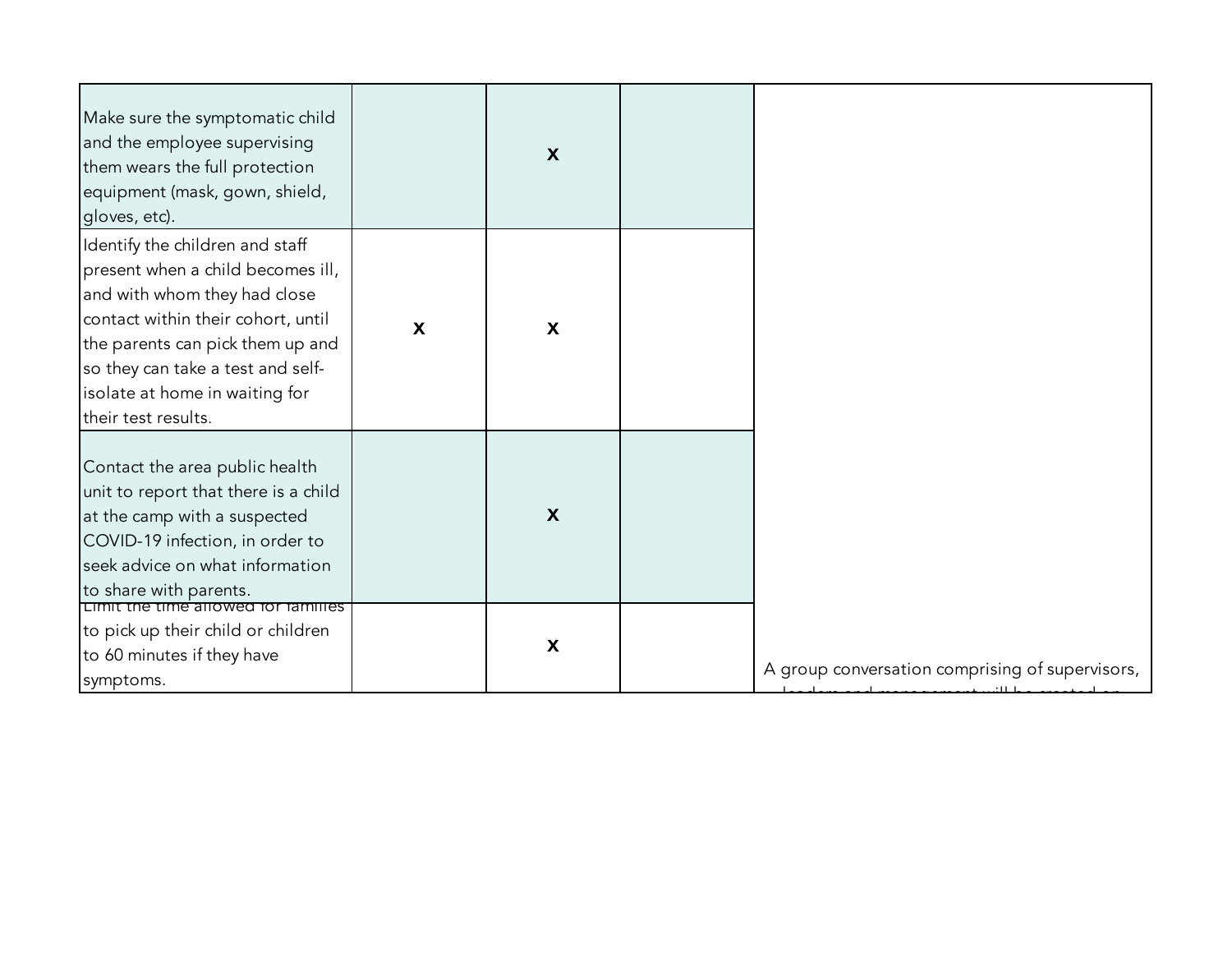|                                                                                                                                                                                                                                                                                                                |                           |                                                                                                                                                                                                                                                                                                                                                                                                                                                                   | readers and management will be created on                                                                                           |
|----------------------------------------------------------------------------------------------------------------------------------------------------------------------------------------------------------------------------------------------------------------------------------------------------------------|---------------------------|-------------------------------------------------------------------------------------------------------------------------------------------------------------------------------------------------------------------------------------------------------------------------------------------------------------------------------------------------------------------------------------------------------------------------------------------------------------------|-------------------------------------------------------------------------------------------------------------------------------------|
| Relocate the cohort to another<br>room. Clean and disinfect the<br>area and items used by the child<br>immediately. If items cannot be<br>cleaned and disinfected (eg,<br>paper, books, cardboard puzzles)<br>they should be removed from<br>camp and stored in a sealed<br>container for a minimum of 4 days. | $\boldsymbol{\mathsf{X}}$ | Whatsapp just for urgent case management. If a<br>case arises, the camp supervisor will have to<br>initiate a procedure immediately within the group.<br>A detailed explanation of the steps to be<br>followed will be pasted on the first page of the<br>work binder for the facilitators and leaders and<br>they will have to make sure to follow each step by<br>checking one box after the other. Once the<br>procedures have been initiated, a member of the |                                                                                                                                     |
| Remind children to perform hand<br>hygiene and to observe<br>respiratory etiquette (see section<br>below) when waiting for a pick-up.                                                                                                                                                                          |                           | X                                                                                                                                                                                                                                                                                                                                                                                                                                                                 | management will be on site as soon as possible<br>to support the supervisor who will verify the<br>completion of the various steps. |
| Allow people who tested<br>negative for COVID-19 to return<br>to camp immediattely or 24-hours<br>after symptoms resolve.                                                                                                                                                                                      |                           | X                                                                                                                                                                                                                                                                                                                                                                                                                                                                 |                                                                                                                                     |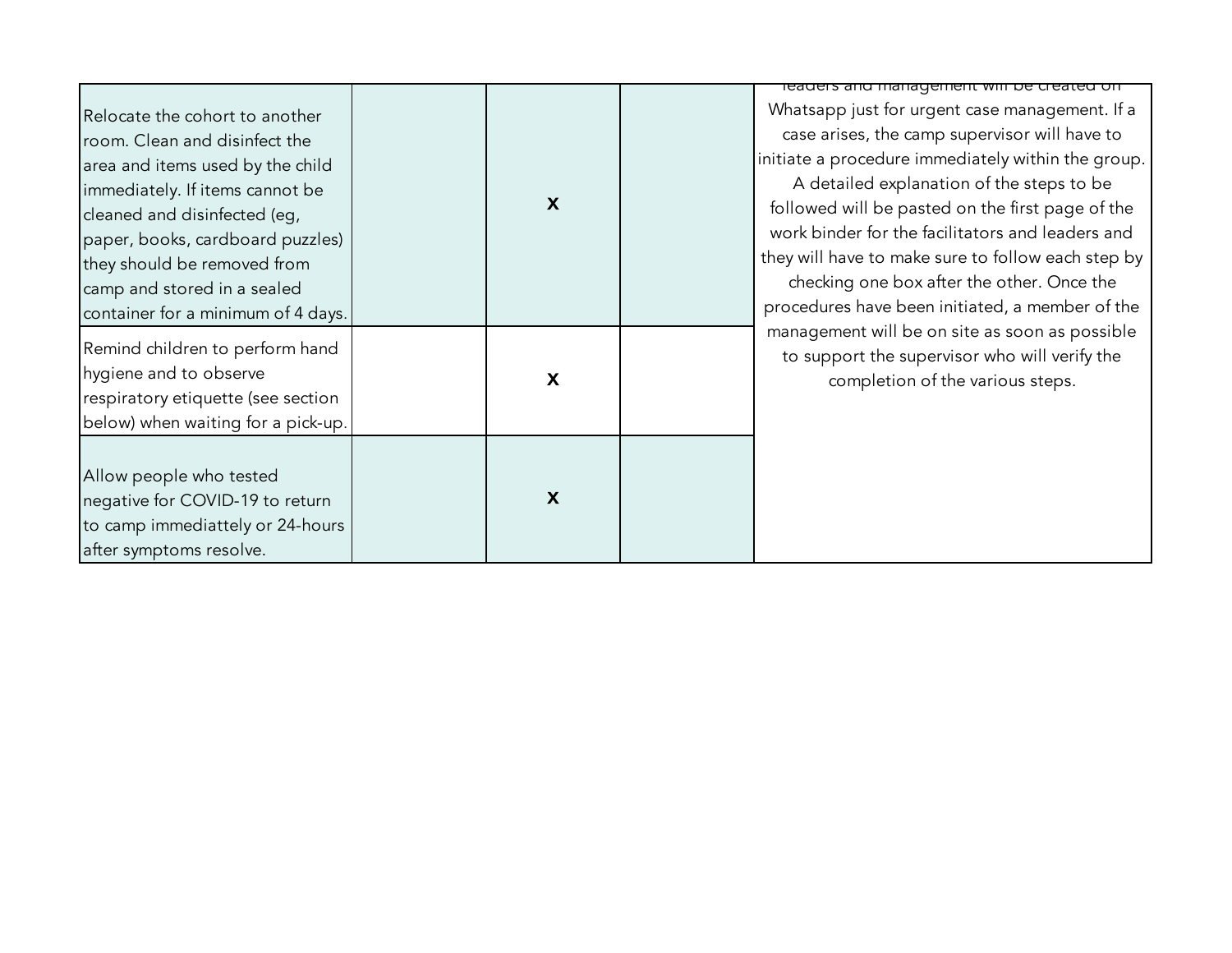| IF A CASE IF CONFIRMED:<br>Exclude children and employees<br>who have been exposed to a<br>confirmed case of COVID-19 from<br>the camp premises for 14 days.<br>Only people who weren't on site,<br>who have completed their<br>mandatory quarantine and who<br>have been granted an<br>authorization to return by the<br>local public health office will be<br>accepted to camp. |                                                                                                                               | $\boldsymbol{\mathsf{X}}$      |                               |  |  |  |
|-----------------------------------------------------------------------------------------------------------------------------------------------------------------------------------------------------------------------------------------------------------------------------------------------------------------------------------------------------------------------------------|-------------------------------------------------------------------------------------------------------------------------------|--------------------------------|-------------------------------|--|--|--|
| Immediately advise all camp staff,<br>supervision, school board and<br>clients as well as the office of<br>public health in the region and<br>the Ministry of Health.                                                                                                                                                                                                             |                                                                                                                               | $\boldsymbol{X}$               |                               |  |  |  |
| Close camp premises for at least 4<br>days, allowing for thourough cleaning.<br>Reopening will depend on<br>authorization granted by the school<br>board and the public health<br>authorities.                                                                                                                                                                                    |                                                                                                                               | X                              |                               |  |  |  |
|                                                                                                                                                                                                                                                                                                                                                                                   | <sup>o</sup> Measures to Adopt and Prohibited Behaviours <sup>o</sup> to include in the Code of Conduct that will be shared w |                                |                               |  |  |  |
|                                                                                                                                                                                                                                                                                                                                                                                   |                                                                                                                               | parents                        |                               |  |  |  |
| <b>ACTIONS OR MEASURES</b>                                                                                                                                                                                                                                                                                                                                                        | <b>CLIENTS</b>                                                                                                                | <b>CFH</b><br><b>EMPLOYEES</b> | <b>SCHOOL</b><br><b>BOARD</b> |  |  |  |